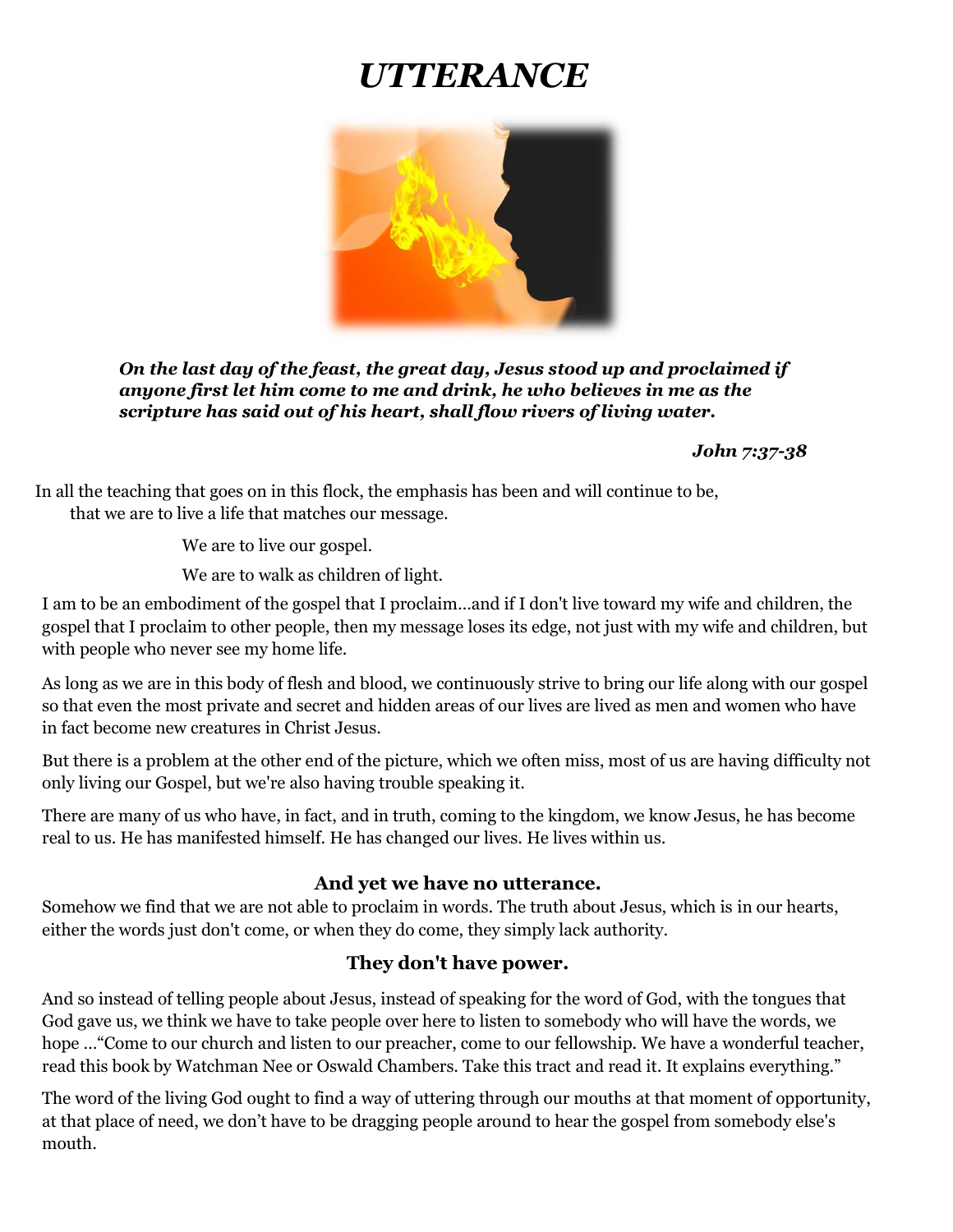Is not the body of Christ, in fact, a nation of prophets... every man, woman and child who is indeed born of the Spirit …should have….. rivers of living water flowing out of his heart and across his mouth.

#### *But you are a chosen race, a royal priesthood, a holy nation, a people for his own possession, that you may proclaim the excellencies of him who called you out of darkness into his marvelous light.*

#### *1 Peter 2:9*

Notice that it does not say certain gifted ones of you are to do this. *All* of you, *all* of us are called to speak for the Gospel of Jesus Christ with living power.

Well, then why isn't this happening?

Why isn't the word of the living God just gushing forth in every single mouth in this assembly?

How is it that so often the words come but they're dead?

On the day of Pentecost, the first organ of the human body to manifest the power of the Spirit…

#### **…was the tongue.**

# **Divine Utterance**



**Healing Words** Melani Pyke

Now, this door of utterance, this power to speak forth the word of God is one of the most holy mysteries in the life of the believer.

It's not some skill that you acquire by going to seminary or bible college or some kind of training program, not something that you acquire, like learning how to swim or ride a bicycle or become an artist or an after dinner speaker.

Nor is it some kind of gift that you're born with, like the gift of gab. It's a spring of supernatural utterance, which God opens up in your heart, causing words to flow across your lips, which you know are not yours, but they are God's.

And you are dependent upon God, hour by hour and day by day to keep that spring flowing.

Don't be misled by these slick, glib testimonies that you sometimes will hear on so-called Christian programming or by the smooth flowing gospel that comes from the mouth of the professional Christian orators.

Divine utterance is not skill with words. Divine utterance is not being able to say these things fast and easy. Divine utterance is being able to speak for the witness to Jesus Christ, which God put in your heart, and to do this without worrying about how this sounds.

One of the reasons we don't have that liberty to speak is because we're all the time worried. How does it sound? How is it getting over? The apostle Paul, for instance, was a man who had absolutely no eloquence. He was unimpressive to look at. And his speech was of no account, yet the Spirit of God opened up a spring in that man's heart... So that the words that poured across his mouth, even though they stumbled and fumbled, even though they came painfully and hesitatingly, those words that came across that man's mouth, for all the lack of eloquence and all his stuttering, were alive with the power of the living God. They accomplished that to which they were sent. They did not come back empty.

Next to Jesus, no words ever flowed across human lips accomplished more than the words that came across the mouth of Paul. But Paul, of all people, was well aware of the fact that he was utterly dependent on God for this to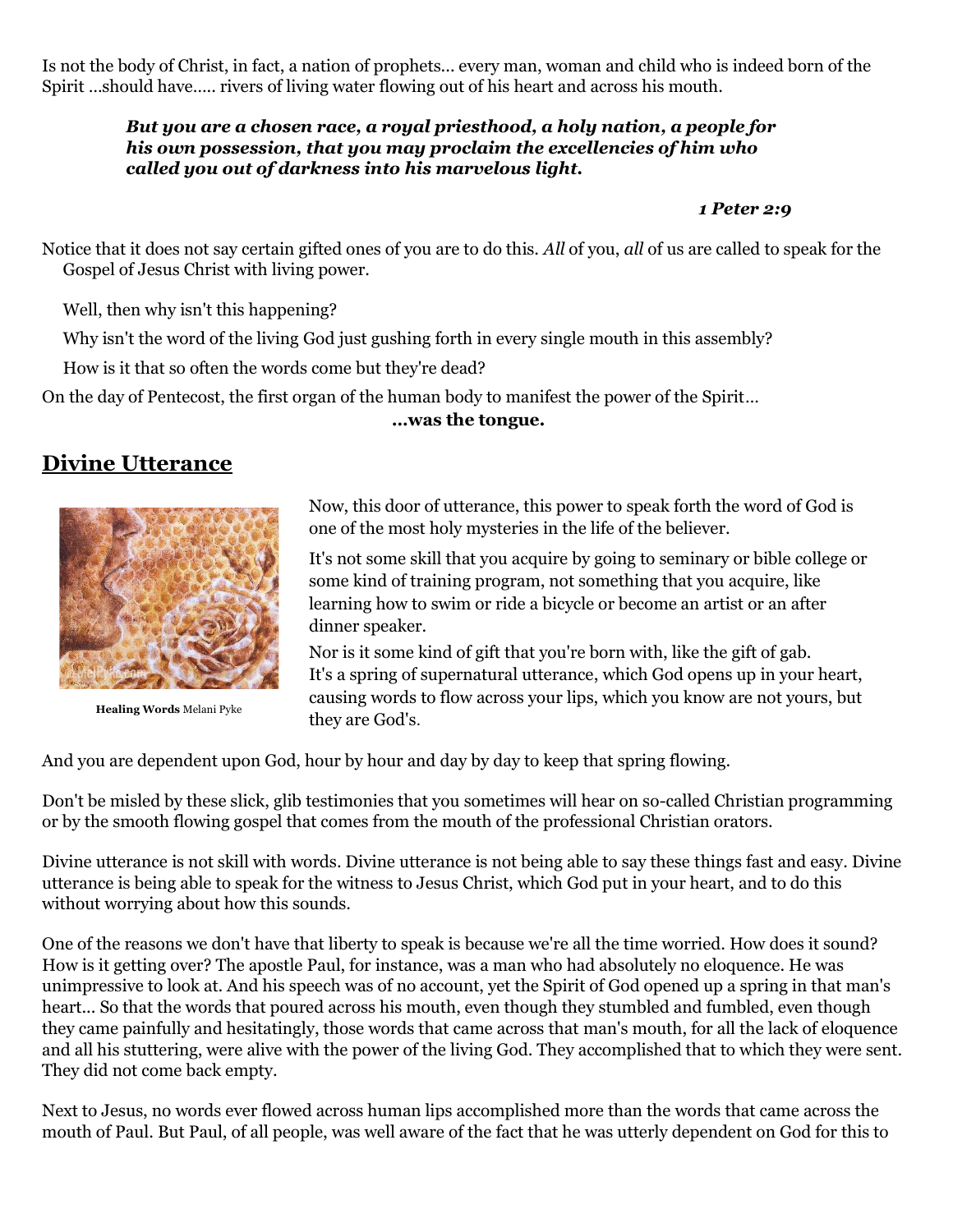happen. He never got to the place where he could say to himself. "Now I know how to preach. Now I've acquired skill at speaking forth God's word". Never.

All his life long in every situation, he had to be crying out to God for words of utterance.

And we read this in the epistles, how he's continuously asking the believers,

#### *And pray for me, that utterance may be given unto me, that I may open my mouth boldly to make known the mystery of the Gospel.*

## *Ephesians 6:19*

# **For the servant of God... the source of our utterance, is Jesus himself.**

*On the last day of the feast, the great day, Jesus stood up and proclaimed, "If any one thirst, let him come to me and drink.*

*He who believes in me, as the scripture has said, 'Out of his heart shall flow rivers of living water.'"*

*He who believes in me, as scripture has said, out of his heart, shall flow rivers of living water*



*Rivers of Living Water Melanie Havnaer*

If the words don't come.

It's because we're simply not going to the source.

We're not going and drinking of that river of utterance,

We're not trusting him to give us the message that he promised that he'd give us.

On the other hand, in some of our lives, we have no problem with words coming, we've got all kinds of words coming out… they come profusely… but *they have no power* …. because they are not coming from the source, the spring of Christ himself.

They're coming from our flesh.

Out of our flesh flows

.... hardness, …. religious platitudes that have knowledge, *but no life.*

# **Jesus Gives all his People Utterance.**

Just as surely as he opened the mouth of the mute man. Jesus opens our eyes to see, our ears to hear and our mouth to speak.

*All* of our mouths, not the mouths of just some of us, all of us. But we have to learn how to depend upon him to do this the same way that Paul depended upon him to do this.

And every other man and woman of God who ever walked this earth depended upon him to do this. And the problem is that some of us think we can talk… and we talk, man, do we talk... But everything that comes out is death.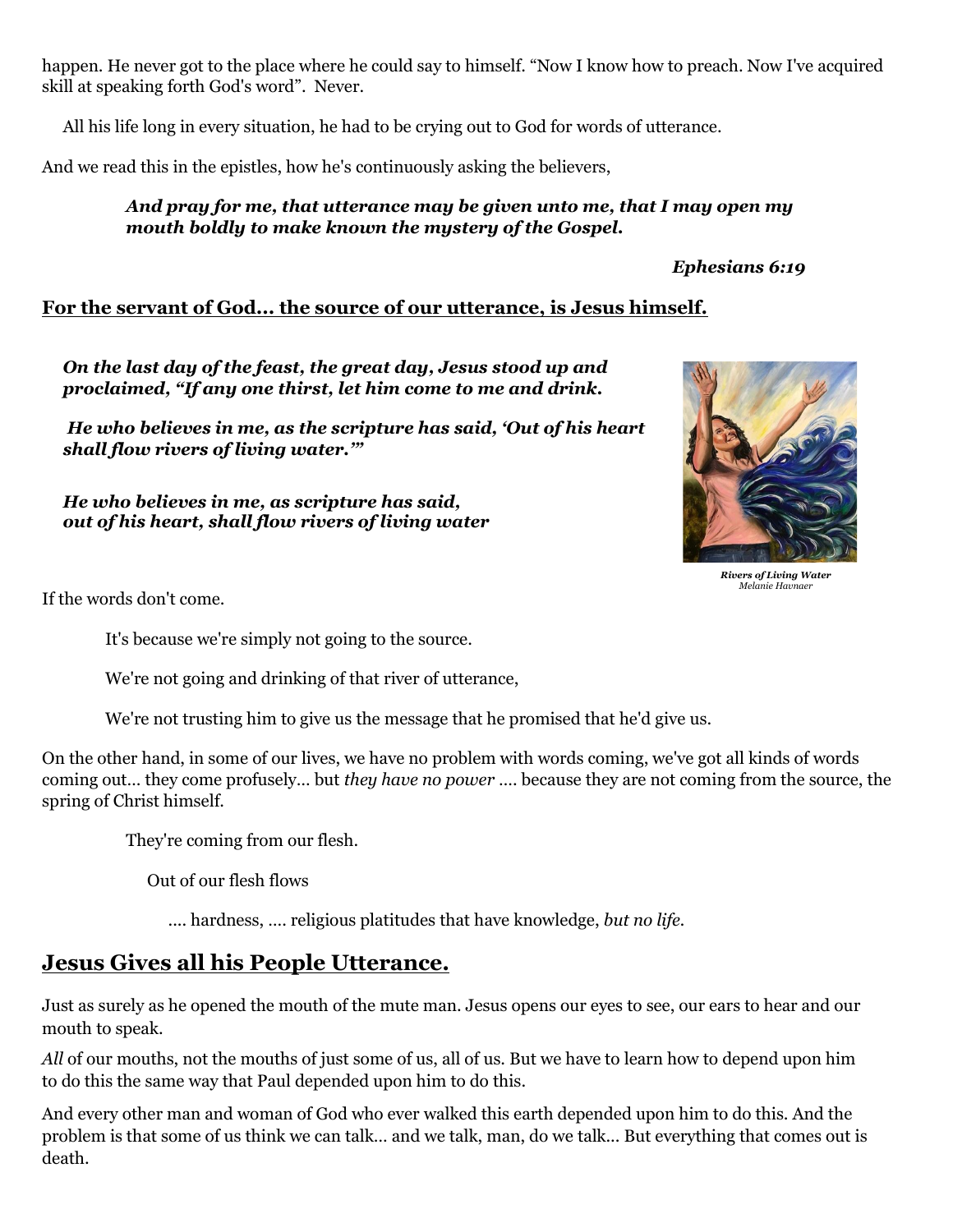And some of us think, I can't talk. I have to leave that to my brother and sister because I just don't have that gift God. And we say nothing.

> So nothing happens **Speak.**

## **Open your mouth and I'll fill it.**



**The Power of Words** Melani Pyke

Whether you have a gift for gab or whether you're shy and self-conscious about speaking. In both cases, we have to come to Jesus. Are we, in fact, coming to him for the message? Are we seeking from our father that door of utterance that he promises to give us, to open up that well of living water, to flow out of us?

# **Utterance in Prayer**

Now, the place to begin is not out there on the streets. Begin in your room with the door shut and ask the father to give you utterance in prayer.

*Likewise the Spirit also helpeth our infirmities: for we know not what we should pray for as we ought: but the Spirit itself maketh intercession for us with groanings which cannot be uttered.* 

#### *Romans 8:26*

And as he intercedes within us, deep down inside, something happens below the level of utterance entirely, which is the work of the Spirit.

And as this happens, we begin to experience liberty, fresh liberty from our sins, deliverance from guilt through the blood of the Lamb and then our own spirit takes off and begins to rise up toward the throne, clothed in the righteousness of the Lamb.

And as this happens, our tongue is loosed. The string of our tongue is set free, and we find that we are able to speak to our Heavenly Father. *Where the Spirit of the Lord is there is liberty*. And that liberty includes a tongue that is set free from selfconsciousness, and from the weight of its own worthlessness and is able to speak simply and clearly to God.

Don't ever get the idea that prayer comes easy for some people.

Prayer comes easy for nobody.



Full of Grace Fr James Hasse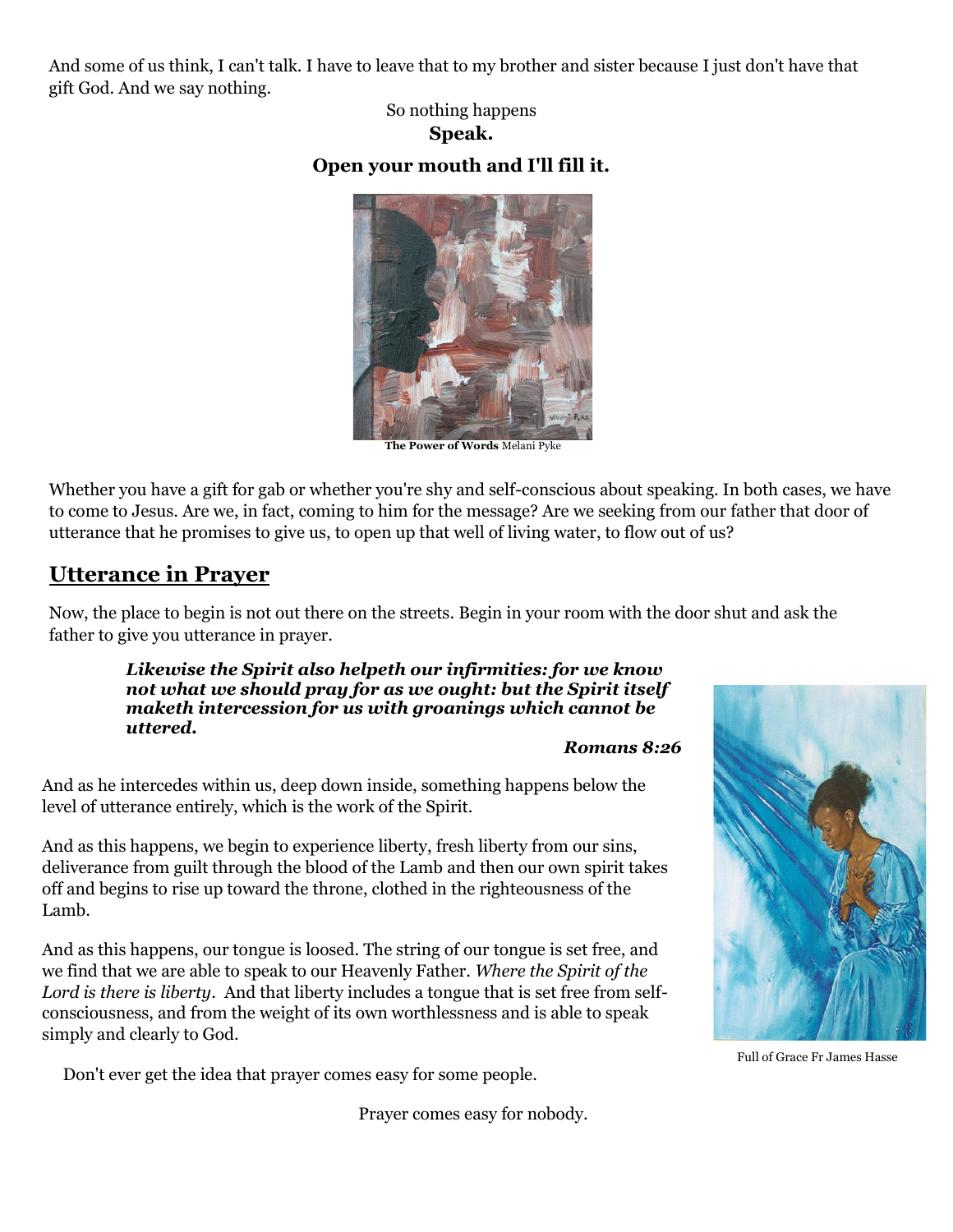Prayer flows by a *miracle of the living God.* And every time you pray, you need that miracle. And apart from the miracle of the living God working in his Spirit, in your hearts, you're not praying. You're talking to yourself.

# **Utterance in Praise**

The four living creatures before the throne of God ceaselessly, never give up, praising God for his glory.

## *"Holy, holy, holy, is the Lord God Almighty, who was and is and is to come!" Revelation 4:8*

And the elders, and the angels, and the spirits of just men made perfect… never get tired of praising God. And now that we have been made sons and daughters of the King, the chains that have made us mute and speechless before God's voice must break, so that we can indeed praise our Father

## **..…uninhibitedly**

## *I will bless the Lord at all times, his praise shall be continuously in my mouth.*



**Singing Rainbows** Eric Holmlund

And by the way, that praise of God doesn't just go on in secret in your prayer closet.

## *Sing unto the Lord, a new song and his praise in the Congregation of the Saints.*

If we're so bound up in ourselves and so tight and so self-conscious that we're not able to praise God in company with each other, where do you think we're going to get the authority and the power and the liberty to speak about Jesus out there in the world?

Recite the Psalms. They're beautiful!

*Praise ye the Lord, praise God in his sanctuary, praise him in the firmament of his power, Praise him for his mighty acts. Praise him according to his excellent greatness*.

*Psalm 150: 1-2*

# *Make a joyful noise unto the Lord.*

And when you've gotten loosened up by the Spirit of the living God to praise him, then ask for a door of utterance to proclaim the gospel.

# **Utterance to Speak the Mystery of Christ**

The only ones who can proclaim the gospel are those who have come from the throne of God. First you go to the throne, then you turn as ones who are sent, and you go forth from the throne as one sent by the living God. And the same tongue which God set free to praise him in the holy of Holies, is now put at liberty and given an utterance to proclaim to the world the marvelous thing which he has done through the death and resurrection of his son, Jesus.

Now, God says, "open your mouth and I will fill it. Open it wide and I will fill it."

*Comfort, comfort my people, says your God. Speak tenderly to Jerusalem and cry to her that her warfare is ended, that her iniquity is pardoned Isaiah 40:1-2*